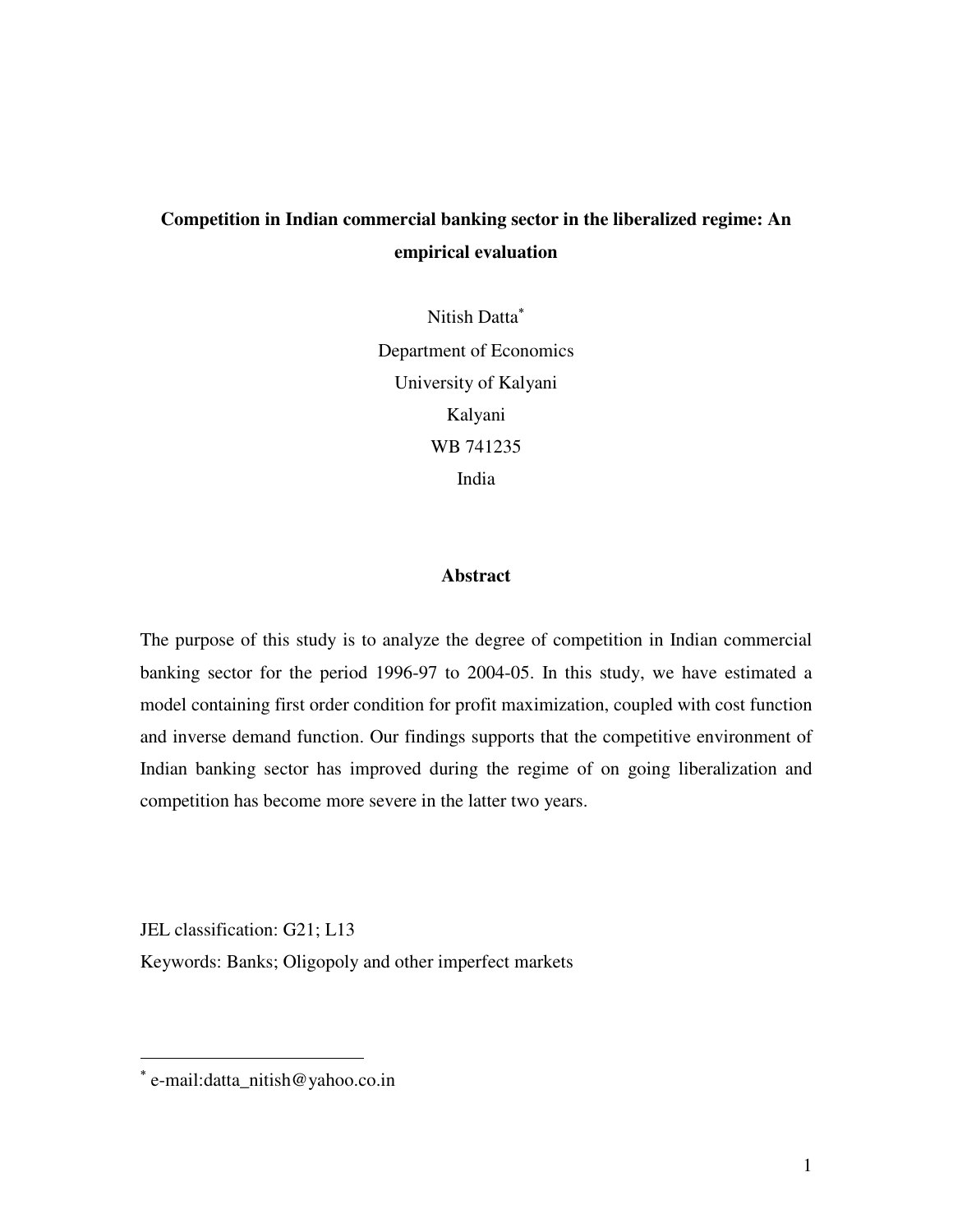# **Competition in Indian commercial banking sector in the liberalized regime: An empirical evaluation**

#### **1. Introduction**

The purpose of this study is to estimate the degree of competition in Indian banking sector for the period 1997-98 to 2004-05 where the market prohibits free entry by imposition of legal and/or economic barriers. The estimates of average degree of competition for each year of our investigation will trace the competitiveness of the banking sector that has been passing through the ongoing process of liberalization. Most of the commercial banks were under the control of public sector and the system was over regulated and over administered. Keeping pace with the global changes in banking liberalization, India has resorted to liberalization and deregulated banking sector to cope with the ongoing reforms of real sectors. Therefore, one can expect that competitiveness of Indian banking sector has improved.

Few studies have investigated the degree of competition of Indian commercial banks<sup>1</sup>. Bresnahan (1982) and Lau (1982) method of testing competitive behavior is accomplished by using a simultaneous equation model to estimate a system of equations involving the supply and demand functions as well as a price equation to derive long run average degree of competition using time- series data. In contrast, the short-run measure of the degree of competition can be estimated using panel data (Ucida and Tsutsui (2005)). Ours is a modest effort to estimate short-run measures of the market power of Indian commercial banks.

We organize our paper as follows. Section 2 describes the brief outline of the banking sector reform. In section 3, we focus on the relevant literature on the measurement of competition. Section 4 describes the model used in our study. Section 5 deals with data source and estimation methods. Section 6 analyses the empirical findings of our study and section 7 concludes.

 $\overline{a}$ 

 $1$  To our knowledge, Prasad and Ghosh (2005) is the only study.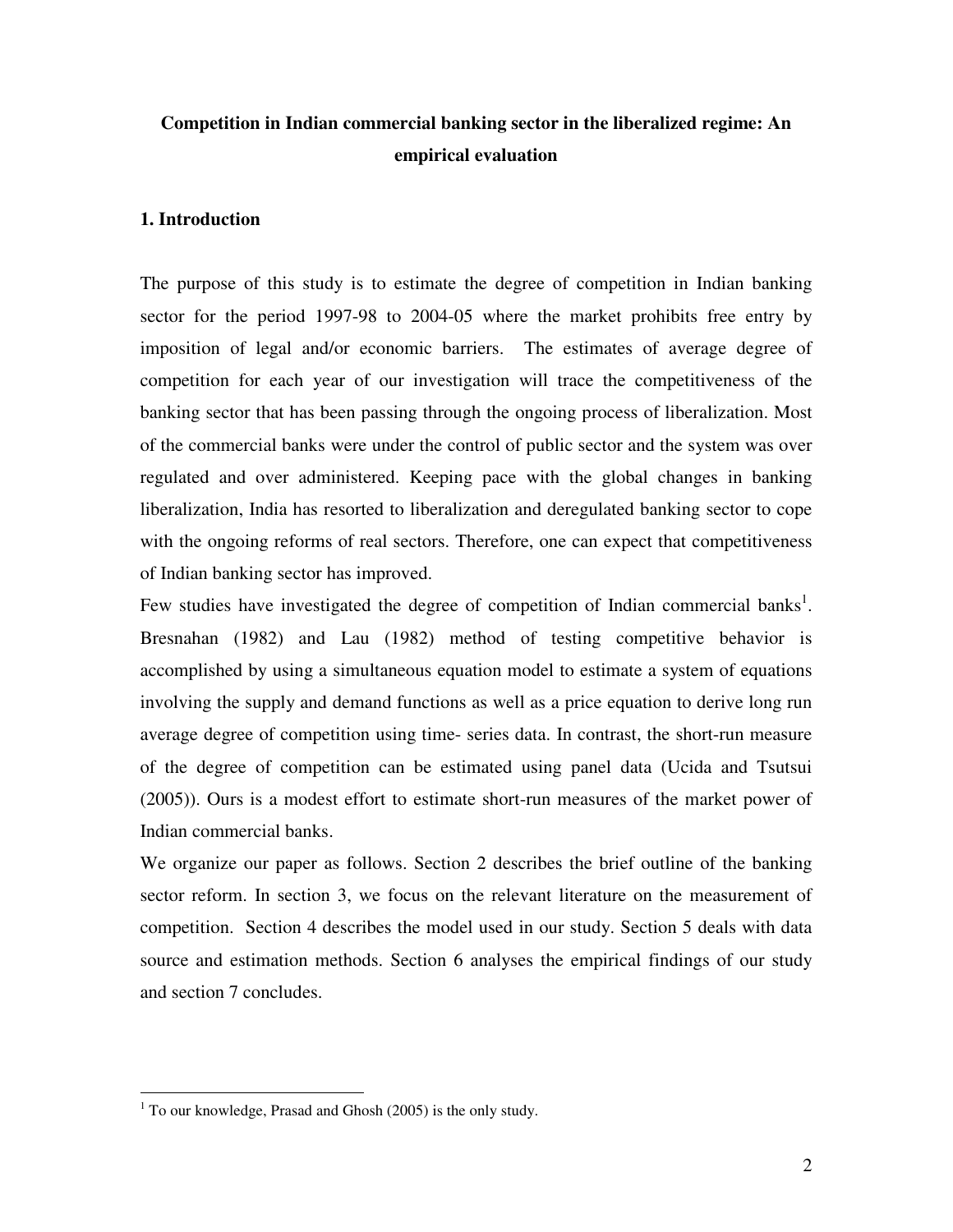#### **2. A brief outline of the banking sector reform**

In the post-independence period, India observed the emergence of large number of institutions for providing finance to different sectors of the economy. During the five year plans, the Reserve Bank of India (RBI; Central Bank in India) and the government nurtured and encouraged commercial banks through various financial incentives and other supportive programs to provide with cheap finance to encourage industries to implement the import substitution growth model adopted by planning commission of India. There was significance presence of foreign banks as well as domestic banks. The schedule commercial banks comprise of foreign banks operating in India, public and private sector India banks and regional rural banks (RRBs). There were two nationalizations of banks in India, one in 1969 and the other in 1980. The activities of private sector and foreign banks were restricted through branch licensing and entry regulation norms. The share of advances to priority sector increased considerably following nationalization of major banks. RBI has heavily regulated market entry or exit, capital adequacy, reserve and liquidity requirements, asset portfolio allocation, number of branches, deposit insurance, interest rates on deposits and loans.

The over regulated and over administered polices eroded the capital base of most of the public sector banks and recapitalization of 19 nationalized banks was made by government through budgetary provision

Nevertheless, acute problem arises in productivity, efficiency and profitability front of the commercial banks. The policy of directed investment in the form of high SLR and CRR, directed credit programs, extra administrative interference in credit decision making, high operating costs, regulated interest rates, non-transparent accounting system coupled with nonexistence of operational flexibility, internal autonomy and absence of competition contaminated the health of the commercial banks and threatened their future survival.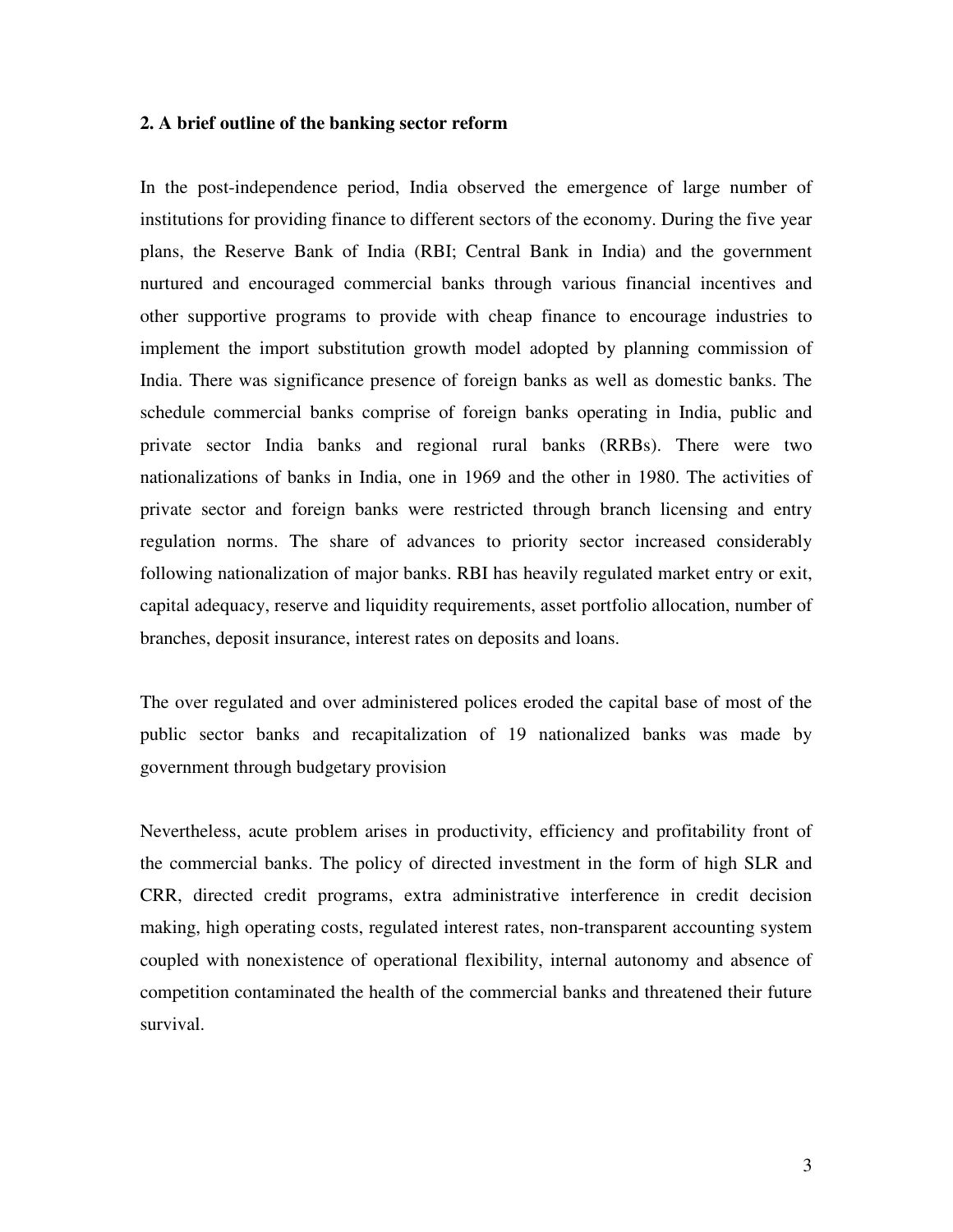The committee on Financial System (GOI 1991), with the objective to fabricate efficient, prudent and internationality competitive system, suggested more market-friendly blue print for first generation reforms of financial sector.

 Liberal policies facilitate to increase market competition among banks to augment efficiency and productivity by the management to choose independent decisions about input-output and their prices by individual banks. The Committee on Financial Systems (GOI, 1998) suggested the road map for second-generation reform to keep pace with liberalization of financial sector in other parts of the world.

The other remarkable developments to enhance competition in banking sector reforms are:

1) It abolished administered interest rate regime by allowing banks to determine lending and deposit rates.

2) Competition has infused by allowing the operation of new private sector banks and more liberal entry of foreign banks.

3) Measures to broaden the ownership base of PSBs have also taken.

4) The system has also observed greater levels of transparency and standards of disclosure.

5) It introduced ratification of the legal structure to strengthen banks position in the areas of loan and default loan.

It was mandatory on the part of CBs to get license from RBI to open new branches until 1992. RBI has withdrawn the practice of branch licensing and given greater freedom to banks to rationalize their existing branch network to relocate branches and establishing extension counters provided they attain the revised capital adequacy norms and prudential accounting system. Although the reform was initiated in 1991, the transformation into a fully price competitive setup was not effective until 1994. The entry restriction in banking market by new private sector banks was diluted to accelerate the competition.

Foreign banks operating in India have achieved the freedom to open new branches, provided they also fulfill the norms set for the entrance of new banks. Foreign banks have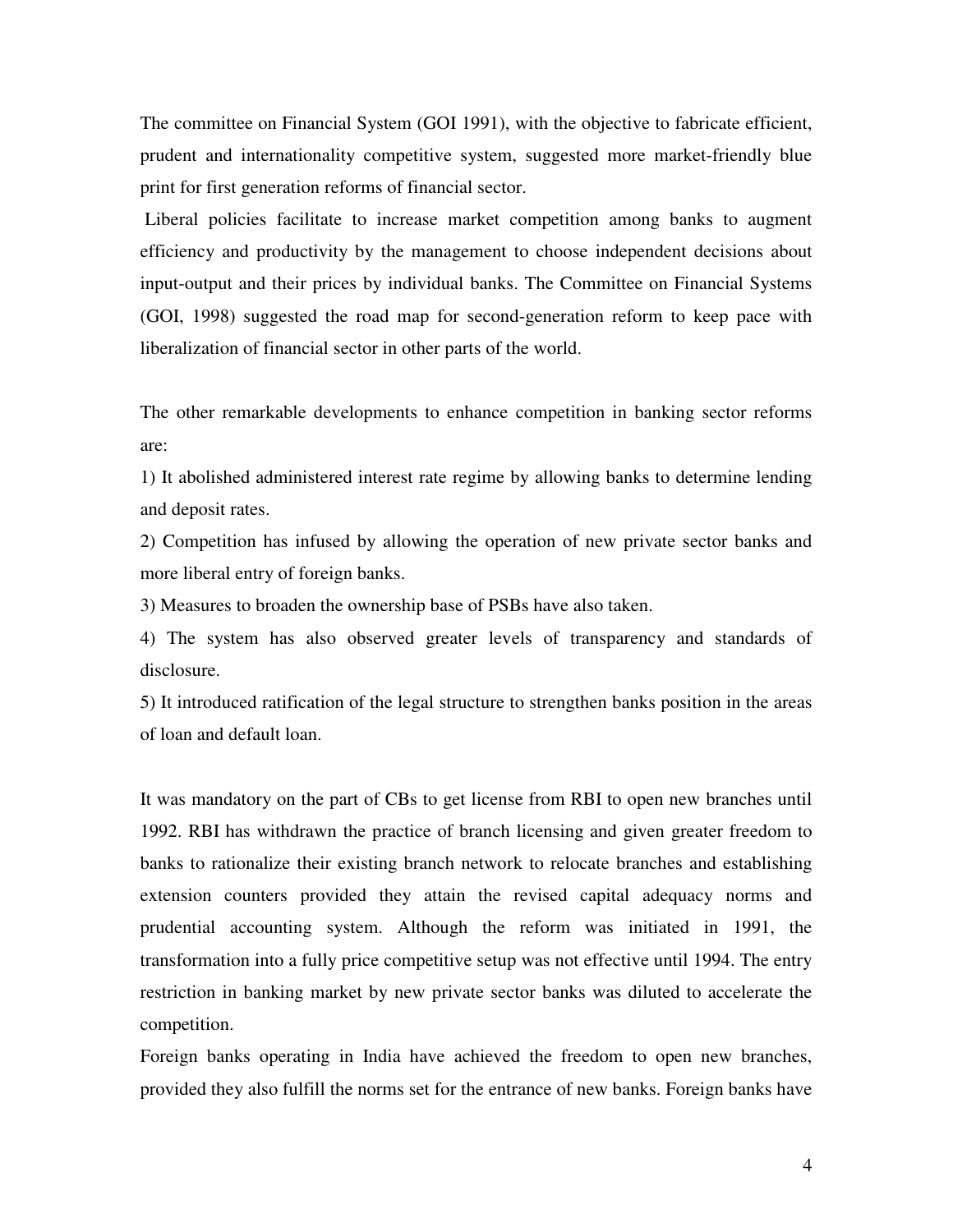also permitted to collaborate with new private sector banks. Foreign equity in private banks is permissible. It allowed joint venture between local banks and foreign banks in the business of non-bank financial services.

The basic tenet of these polices is withdrawal of government intervention in the financial system by way of ceiling in interest rates or direction of credit allocation and increased freedom of entry in the sector.

The efficiency and progress of financial sector depends on portfolio management of assets, information acquisition and stock of skilled human resource. Public sector banks (PSBs) now enjoys greater autonomy to recruit skilled and specialize human resources from the open market with market ruled remunerations to cope with the new technological and business challenges of the new and emerging banking activities.

Operational flexibility and functional autonomy of PSBs will definitely improve due to partial privatization. Government diluted the holding stake of equity to 51%. It has further proposed to reduce holding to minimum 33% on case-by-case basis. The entry of new private banks and foreign banks will promote competitiveness by introducing new products and better technology.

The banks guided by the principle of free market are likely to change product mix, client mix and geographical areas of activities by executing appropriate human resource management given the technological constraint. The banks may opt for more risky asset to ear higher expected return on assets. Banks are likely to shift higher funding cost and interest rate risk to borrowers. The synergic effect of deregulation and adoption of prudential norms is likely to lead to higher level of efficiency, better resource allocation, innovation of products and process by diffusing competition among participants.

#### **3. Relevant literature on competition**

There are an enormous academic writings on the aspect of competition in the banking sector of different countries. To our knowledge, only one study is available which measures market power of Indian commercial banks. Prasad and Ghosh (2005) estimated the Panzar and Rosse(1987) H-statistic of Indian banks in the period 1997-2004 for 64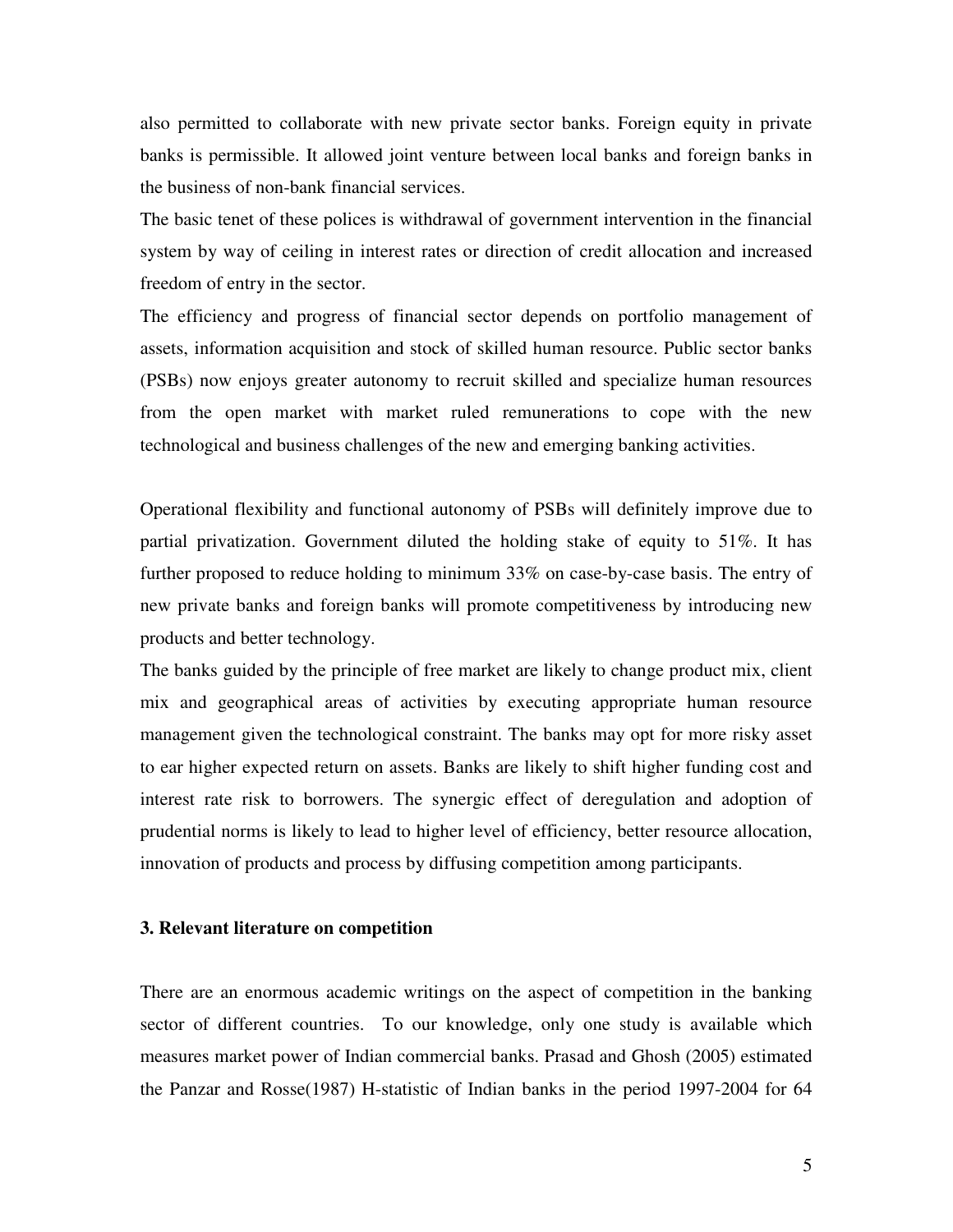banks and in turn found monopolistic competition equilibrium. They derived the result from a sample size that does not cover the entire market. Estimated conduct parameter is likely to be biased when sample does not cover the entire market. Ours is a modest effort to estimate the degree of competition of Indian commercial banks using a different methodology that covers almost the entire market.

Empirical evidence supports that in concentrated markets banks charge higher rates on small business loans and pay lower rates on retail deposits (Berger and Hannan, 1989, 1997; Hannan1991). Researchers found that in more concentrated markets deposit rates are sticky or slow to respond to changes in open market interest rates, and the sticky character is greater with respect to increases than decreases, consistent with market power (Hannan and Berger, 1991; Neumark and Sharpe, 1992: Jackson, 1997). Studies related to local market structure have tested the price- taking versus price-setting behavior of banks; support both schemes (Hancock, 1986; Shaffer, 1989; English and Hayes, 1991; Hannan and Liang, 1993).

Shaffer (1993), Shaffer and DiSalvo (1994), Zardkoohi and Fraser (1998) and Ucida and Tsutsui (2005) applied the Bresnahan (1982) and Lau (1982) methodology to the banking industries of USA, Canada, and Japan.

#### **4. Model**

We assume that bank i collects deposit  $d_i$  from market and lends  $q_i$  amount and purchases  $b_i$  amount of securities at time t. Here we assume intermediation approach and treat deposit as input in the production of single homogeneous output loans together with other factors (Sealy and Lindley 1997; Klein 1971). Banks are price taker in input and money markets.

The profit function of bank i at time t is

$$
\Pi_{i, t} = P_{t}(Q_{t})q_{i, t} + r_{i, t}b_{i, t} - r_{i, t}d_{i, t} - C_{i, t}(q_{i, t}, d_{i, t})
$$
\n(1)

where  $P_t(Q_t)$  is the inverse demand function for loans,  $Q_t = \sum_{i=1}^n q_{i,t}$ , is the aggregate demand for output, where n is the number of banks,  $r^{b}{}_{i,t}$ ,  $r^{d}{}_{i,t}$ and  $C_{i,t}$  ( $q_{i,t}$ , $d_{i,t}$ ), stands for yield on bonds, rate of interest on deposits and operating cost respectively.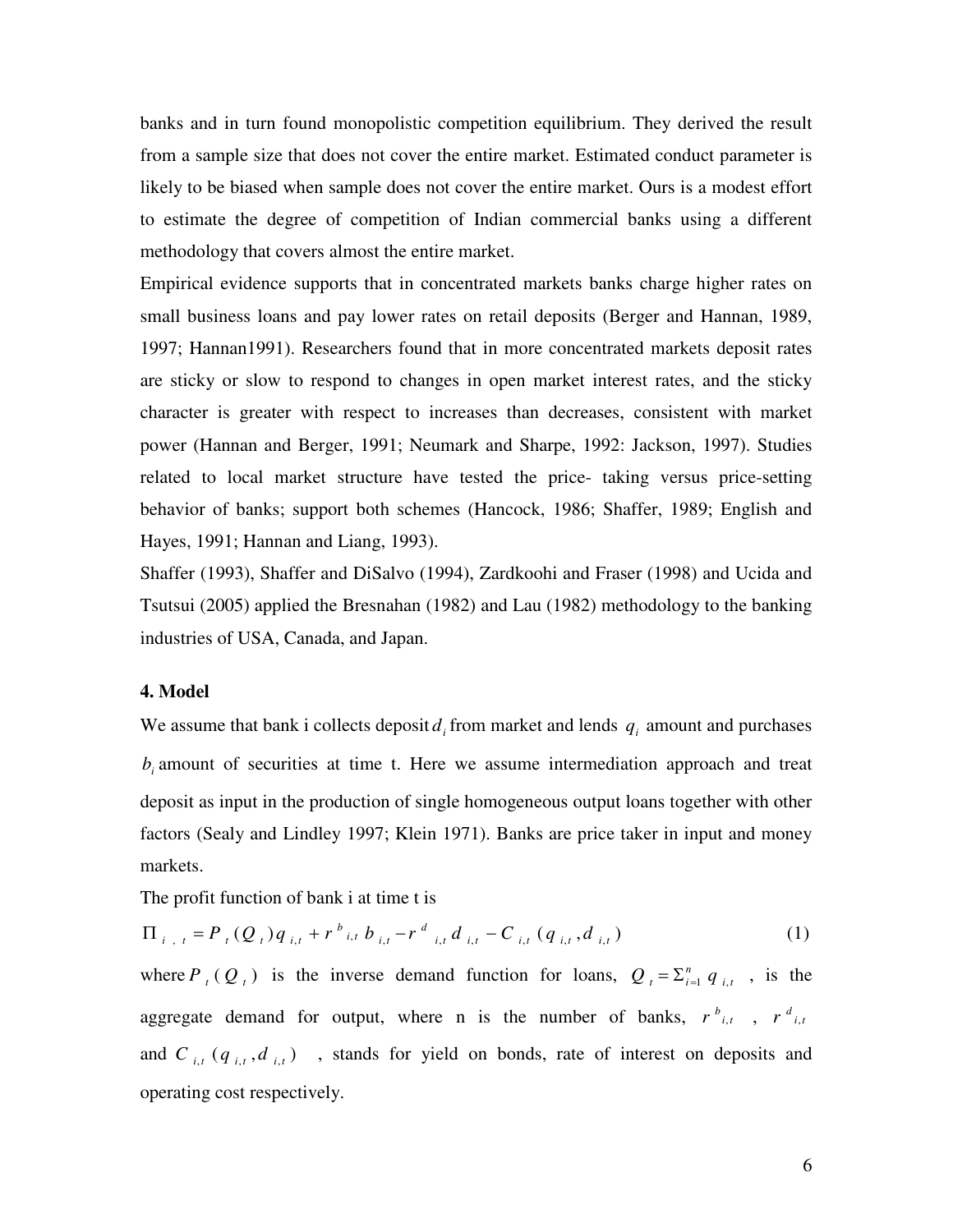Banks interact strategically to set output level to maximize profit level i.e. the ith bank's problem is to maximize  $\Pi_{i,t}$  profit function subject to  $b_{i,t} + q_{i,t} = d_{i,t}$  (2)

The first order conditions for profit maximization are as follows;

$$
\frac{\partial \Pi_{i,t}}{\partial q_{i,t}} = P_{t}(Q_{t}) + q_{i,t} \frac{\partial P_{t}}{\partial Q_{t}} \frac{\partial Q_{t}}{\partial q_{i,t}} - r_{i,t} \frac{\partial C_{i,t}}{\partial q_{i,t}} = 0
$$
\n(3)

$$
\frac{\partial \Pi_{i,t}}{\partial d_{i,t}} = r^{b}_{i,t} - r^{d}_{i,t} - \frac{\partial C_{i,t}}{\partial d_{i,t}} = 0
$$
\n(4)

We can write equation (3) as

$$
P_{t}(1 - \frac{\lambda_{i,t}}{\eta_{t}}) = r_{i,t}^{b} + \frac{\partial C_{i,t}}{\partial q_{i,t}}
$$
  
where  $\lambda_{i,t} = (\frac{\partial Q_{t}}{\partial q_{i,t}} \frac{q_{i,t}}{Q_{t}})$  and  $\eta_{t} = -\frac{\partial Q_{t}}{\partial P_{t}} \frac{P_{t}}{Q_{t}}$  (3a)

 $\lambda_{i,t}$  is the index of the competitiveness of oligopoly conduct We define conjectural variation as the reaction the firm conjectures about the output of its competitors if the firm is to change its own output.  $\lambda_{i,t} = 0$  implies perfect competition, whereas  $\lambda_{i,t} = 1$ implies monopoly equilibrium. The conduct of the firm moves farther from perfect competition as  $\lambda_{i,t}$  moves farther from zero, (Bresnahan, 1989).  $q_{i,t}$  /Q<sub>t</sub> <  $\lambda_{i,t}$  < 1 represents the collection of game equilibrium whose on one-shot game is Cournot equilibrium, and for identical firms Cournot equilibrium is 1/n and price elasticity of demand for loans is  $\eta_t$ 

Multiplying equation (3a) by  $q_{i,t}$  we get

$$
R_{i, t} (1 - \frac{\lambda_{i,t}}{\eta_t}) = r_{i,t}^b q_{i,t} + q_{i,t} \frac{\partial C_{i,t}}{\partial q_{i,t}}
$$
 (5)

where  $R_{i, t} = P_{t} q_{i, t}$  is the interest income from loans and  $\lambda_{t}$  is the average degree of competition for year t

Equation (5) can be rearranged as

$$
RBA_{i, t} = \frac{\lambda_t}{\eta_t} R_{i, t} + q_{i, t} \frac{\partial C_{i, t}}{\partial q_{i, t}}
$$
\n
$$
(6)
$$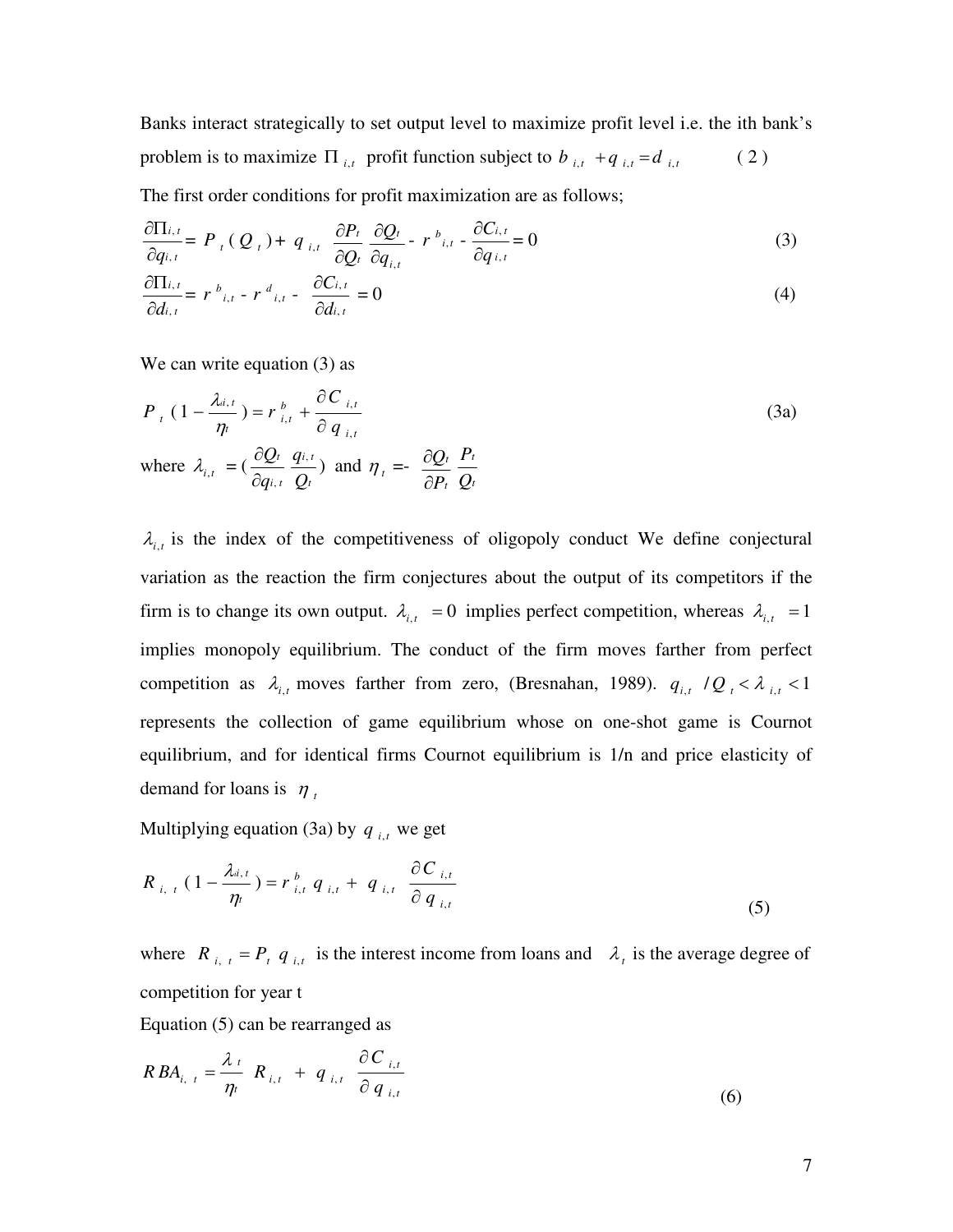where  $RBA_{i, t} = R_{i, t} - r_{i, t}^{b} q_{i, t}$ 

We assume cost function as:

$$
\log C_{i, t} = C_0 + C_1 \log q_{i, t} + \frac{1}{2} C_2 (\log q_{i, t})^2 + C_3 \log d_{i, t} + \frac{1}{2} C_4 (\log d_{i, t})^2 + C_5 \log w_{i, t}
$$
  
+ 
$$
\frac{1}{2} C_6 (\log w_{i, t})^2 + C_7 \log q_{i, t} \log w_{i, t} + C_8 \log q_{i, t} \log d_{i, t} + C_9 \log d_{i, t} \log w_{i, t} + e_{i, t}^c \qquad (7)
$$
  
where  $w_{i, t}$  is the wage rate of bank i at period j.

Substituting derivatives of cost function in equation (6) we obtain

$$
RBA_{i,t} = \frac{\lambda_i}{\eta_i} R_{i,t} + C_{i,t} (C_1 + C_2 \log q_{i,t} + C_7 \log w_{i,t} + C_8 \log d_{i,t}) + e_{i,t}^a
$$
 (8)

We assume demand function for loans as:

$$
\log P_{i, t} = b_0 - \frac{1}{\eta_t} \log Q_t + b_2 \log Y_t + b_3 \log NPA_{i, t} + b_4 \log BR_{i, t} + e_{i, t}^d
$$
 (9)

where  $Y_t$  is GDP for the year t,  $NPA_{i,t}$  is the net-nonperforming asset at period t, it embraces the credit risk of the banks in our analysis, and *BR*  $_{i,t}$  is number of branches of bank i at period t.

Simultaneous estimation of (7), (8), and (9) provides estimate of the degree of competition together with the estimates of other coefficients.

Bresnahan (1982) and Lau (1982) method of testing competitive behavior is accomplished by using a simultaneous equation model to estimate a system of equations involving the supply and demand functions as well as a price equation to derive long run average degree of competition using time- series data. However, the estimation of above simultaneous equation system helps us decipher the average degree of competition for each year by using the panel data.

#### **5. Data source**

In India, commercial banks act mainly as financial intermediaries. Indian commercial banks collect deposits, give loans, and invest primarily in government securities and other securities as well. We have used the data of reports on trends and progress of commercial banks, RBI publications and statistical tables relating to banks of India, RBI publication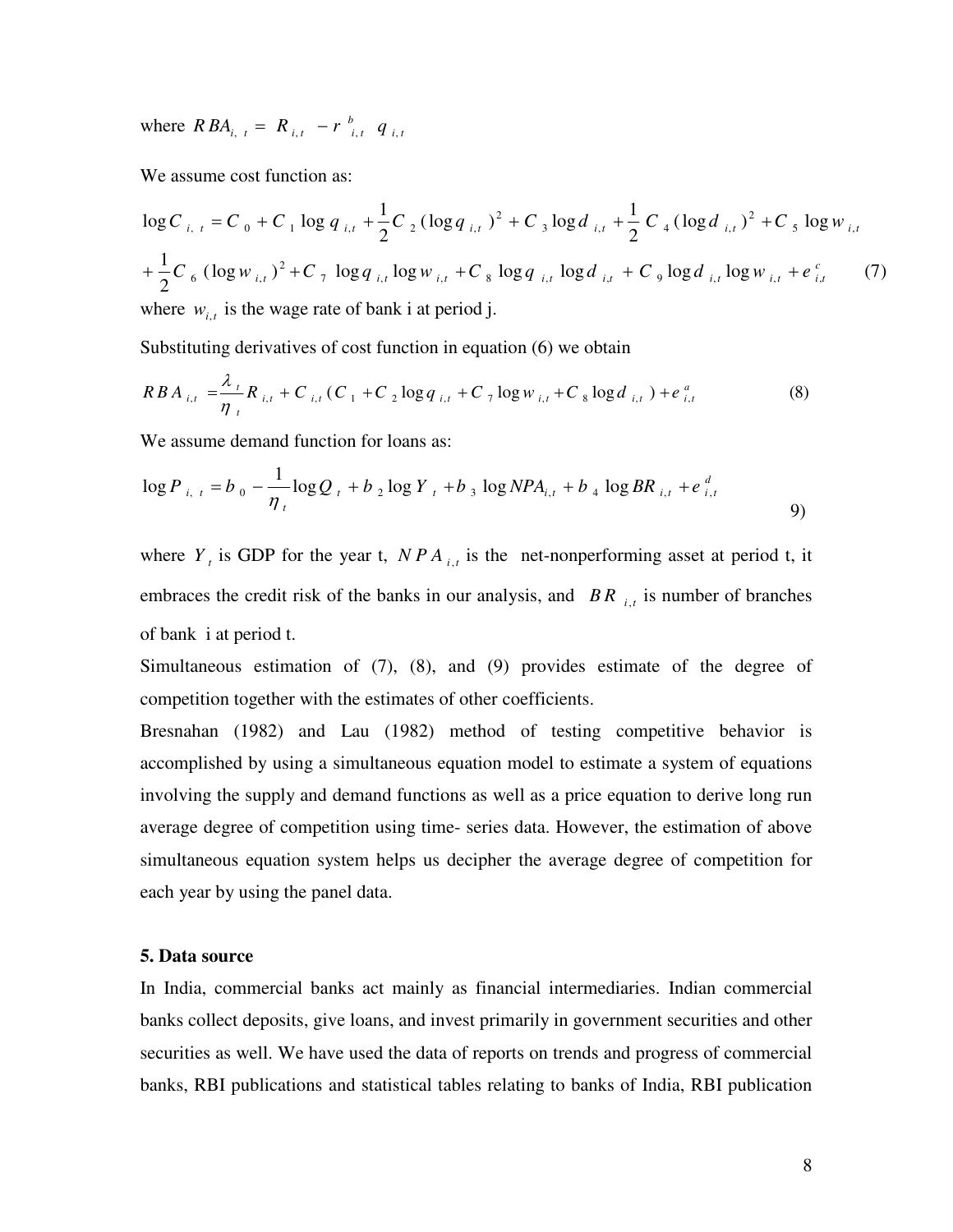for the period 1996-97 to 2004-05. Estimated conduct parameter using Bresnahan-Lau technique is biased when sample does not cover the complete market (Shaffer, 2001). In our study, we have taken the whole banking sector of the country.

 Our sample incorporates data for each bank including public sector, private, and foreign banks after excluding few observation that are either not available or outliers. The sample size of banks varies between 85 and 97. We plotted Herfindahl index (HI) as a measure of market concentration for loan (advances) in Figure1. It shows continuous fall of HI in almost all the years tempting one to conclude that concentration decreases every year.

#### **Table 1 is approximately here**

List and description of data considered for the variables:

 $C_{i,t}$  = Operating cost of bank i at time t

 $d_{i,t}$  = Deposit of bank i at time t

 $r^{b}$ <sub>*i*</sub>, =Price received from bonds for bank i at time t

 $q_{i,t}$  = Amount of advances (loans) of bank i at time t

 $w_{i,t}$  = Expenses on employees/ total number of employees of bank i at time t

 $R_{i,t}$  = Revenue from advances (loans) of bank i at time t

 $P_{i,t}$  = Interest rate on advances (loans) of bank i at time t

 $Q_t$  = Total amount of advances (loans) by all banks at time t

 $Y_t$  = Gross domestic product at time t

 $NPA_{i,t}$  = Non- performing asset of bank i at time t

*BR*  $_{i,t}$  = Number of branches of bank i at time t

Simultaneous estimation of (7), (8), and (9) provides estimate of the degree of competition together with the estimates of other coefficients. The above is an over determined system of equations with unknown parameters where residuals are not independently and identically distributed. 3SLS and SURE estimate the parameters of the system, accounting for heteroskedesticity, and contemporaneous correlation in the errors across equations. 3SLS is a system method that estimates all the coefficients of the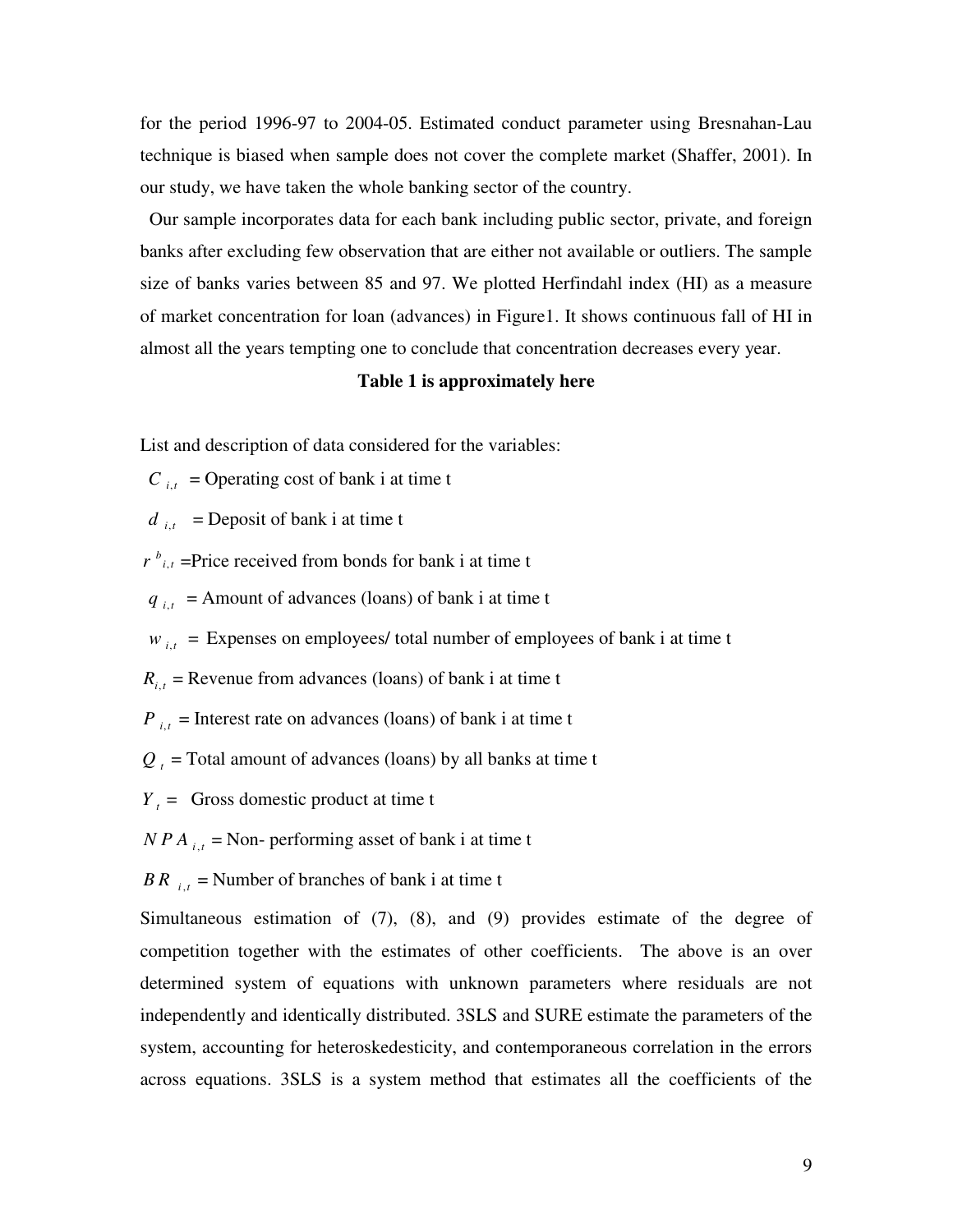model, then forms weights and re-estimates the model using the estimated weighting matrix. The iteration of SURE technique will produce estimates that converge to ML parameter estimates. In order to estimate  $\lambda_t$ , the average degree of competition for year t, we employ dummy variables for each year in equation (8). We use dummy variables for each two years from 1998 to 2005 in equation (9) to estimate  $\eta_t$  to avoid the problem of multicolinearity and to get a reasonable number of the estimates of  $\eta$ <sub>t</sub>. We estimated the above-mentioned model by Three -stage Least Squares and Iterative Seemingly Unrelated Regression equation and present it in Table 2.

### **Figure1 is approximately here**

#### **6. Estimation result**

We report the estimated values of the variables by 3SLS and Iterative Seemingly Unrelated Regression Equations in Table 2. Both the estimates are almost identical. In the cost equation, the estimated coefficients are spastically significant, while coefficients of  $\log d$ ,  $\log d \times \log q$  and  $\log d \times \log w$  are negative and significant at 1 percent level. This is perhaps because of public sector banks with large number of branches considered deposit mobilization as the performance indicator of bank officials. Deposit size was only the measuring rod to judge the performance of the employees as well as the balance sheet of every bank.

In the demand equation the coefficients of NPA and number of branches have the expected sign (positive and negative, respectively), and are both statistically significant at 1% level. The estimated value of elasticity η for the 1997 is statistically significant.

#### **Table 2 is approximately here**

Figure: 2 depicts estimates of  $\lambda$ , using both the methods of Three Stage Least Square and Iterative Seemingly Unrelated Regression Equation. The estimated value of  $\lambda_t$ , by 3SLS is always slightly greater than that of the estimated value by Iterative SURE method. We can easily conjecture that  $\lambda$ , had a downward trend in general in the year 2005 compared to the year 1997. The degree of competition decreased in alternate years from the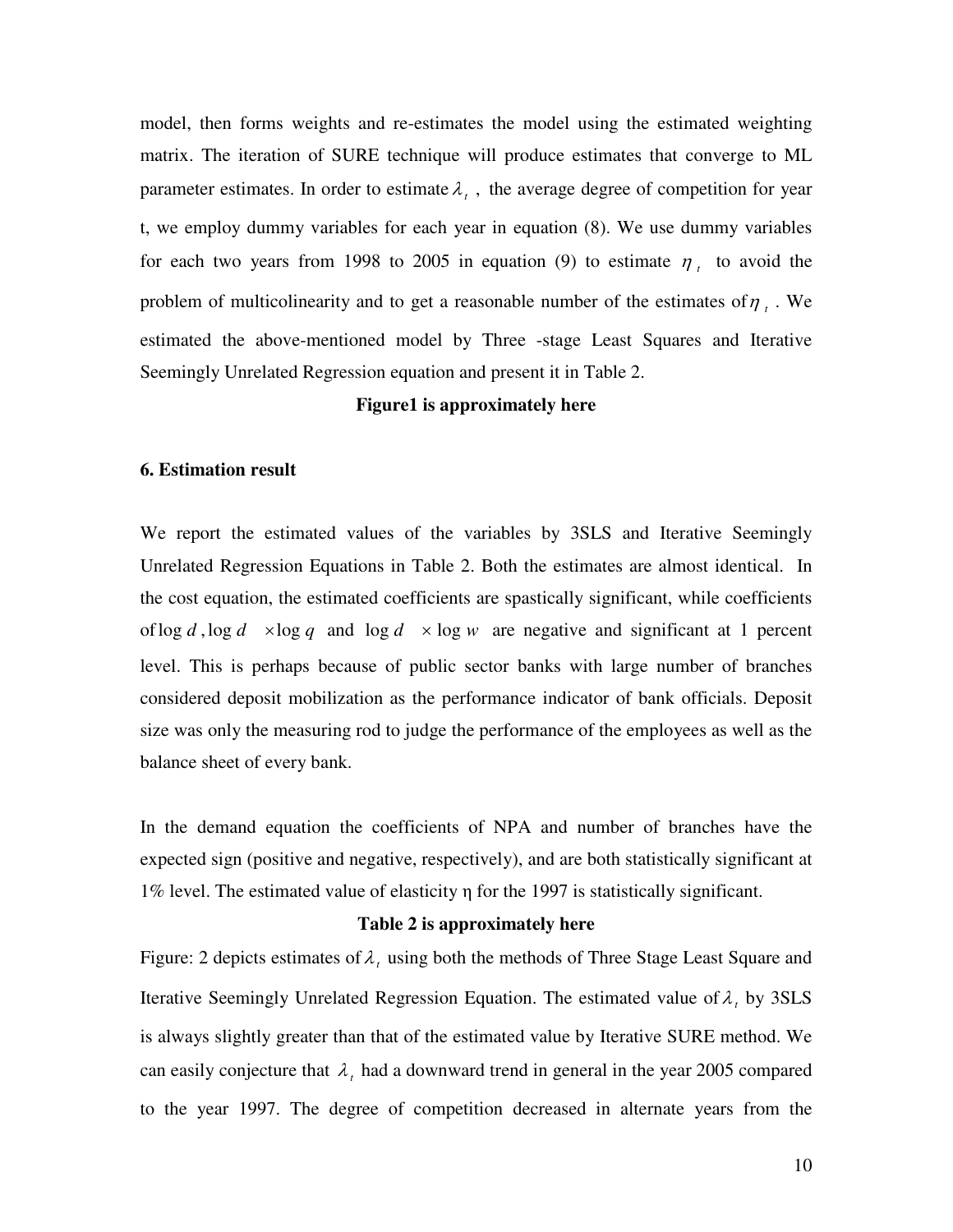measure of the previous year for the period1997 and 2004. It never reaches the high 1997 level. There is no uniform change in the magnitude of the fluctuation of the degree of competition. However, the estimated parameter of the market power showed regular and consistent decrease from the year 2003.

### **Figure2 is approximately here**

We have tested the estimated value of  $\lambda_t$  against the following hypotheses:

1) Indian commercial banking market is perfectly competitive.

2) Monopoly (collusive) conduct of the Indian banks to maximize joint profit of the industry is the character of the market.

3) Cournot oligopoly equilibrium prevails in the Indian banking sector, where 1/n is the proxy for Cournot oligopoly.

Table:3, shows that the above null hypotheses were rejected at 1 % level of significance against the respective alternative hypotheses that those are not. It indicates that Indian banking sector is more competitive than monopoly but less competitive than Cournot oligopoly equilibrium. In summary, we can conclude that the competitive environment of Indian banking sector has improved during the regime of on going liberalization and competition has become more severe in the latter two years.

### **Table3 is approximately here**

#### **7. Conclusion**

In this paper, we have estimated the degree of competition in Indian banking sector for the period 1997-98 to 2004-05 where free entry into the market is prohibited by imposition of legal and/or economic barriers. This study also traces the average degree of competition for each year of our investigation. The estimates of average degree of competition for each year of our investigation will trace the competitiveness of the banking sector that has been passing through the ongoing process of liberalization. In this study, we have estimated a model containing first order condition for profit maximization, coupled with cost function and inverse demand function. Our findings supports that the competitive environment of Indian banking sector has improved during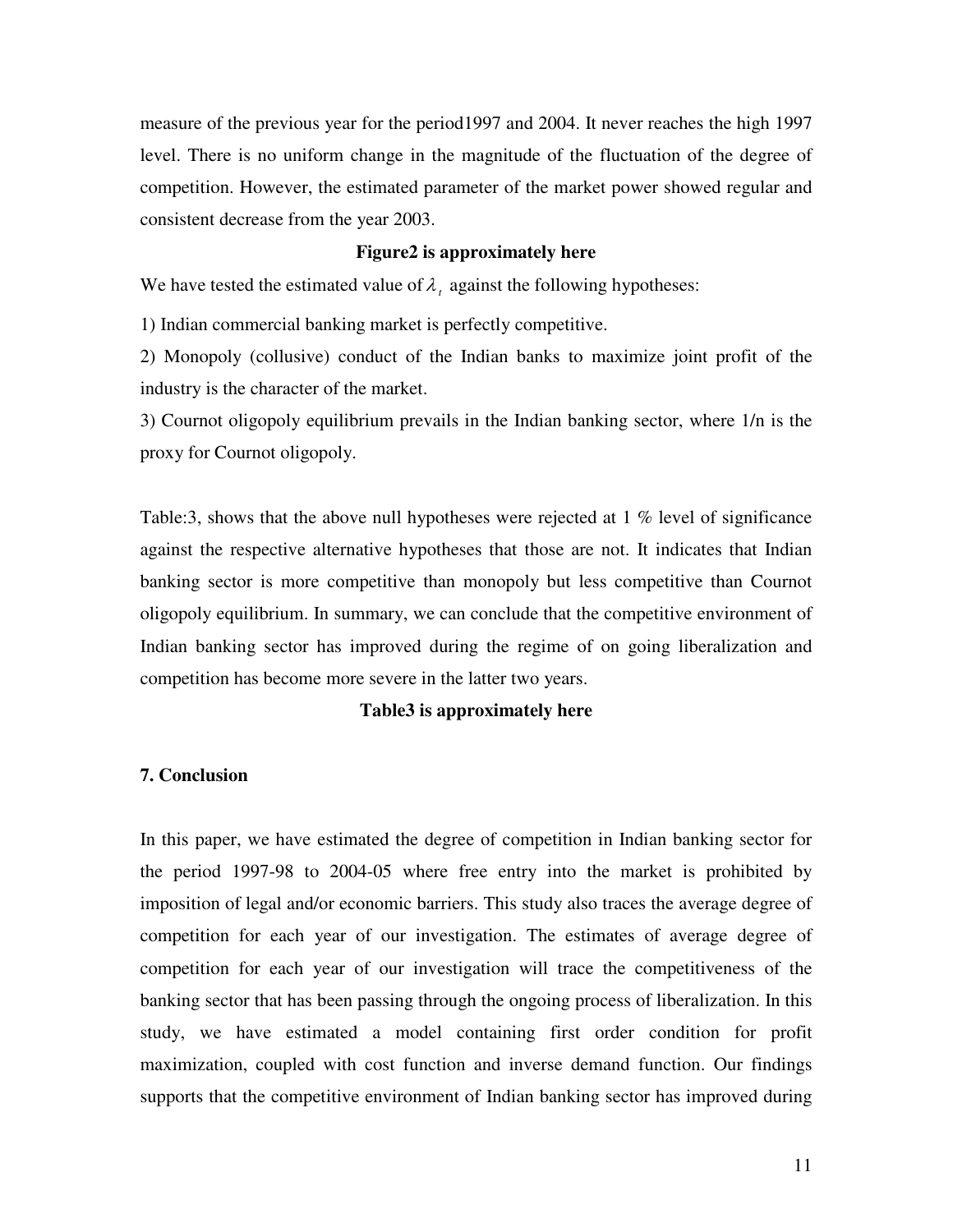the regime of on going liberalization and competition has become more severe in the latter two years compared to that of earlier periods.

| Variable    | Average  | Maximum  | Minimum    | Median   | St.Dev   |
|-------------|----------|----------|------------|----------|----------|
|             |          |          |            |          |          |
| R           | 60281.89 | 1304351  | 4.00       | 20247    | 128381.5 |
| $\mathbf C$ | 35039.2  | 1007418  | 113.00     | 9594     | 84870.56 |
| d           | 1187990  | 36704753 | 32.00      | 304557   | 2904424  |
| a           | 641744.4 | 20237446 | 230.00     | 176212   | 1535760  |
| rb          | 0.09839  | 0.338309 | $-0.24176$ | 0.101083 | 0.029802 |
| W           | 4.015005 | 30.76471 | 0.570336   | 2.667473 | 3.699579 |
| P           | 0.117132 | 1.21103  | 0.000467   | 0.110899 | 0.056992 |
| <b>NPA</b>  | 6.500036 | 61.37    | 0.00       | 4.98     | 7.229881 |
| <b>BR</b>   | 569.0373 | 9161     | 1.00       | 84       | 1185.047 |

**Table 1 Descriptive statistics for the variables used** 

R, C, d, q, and w is amount in Lakh, rb, P, NPA are ratios and BR is measured in numbers.

## **Table3.2 System estimation results**

|                | 3SLS Estimate |             | <b>Iterative SURE Estimate</b> |             |
|----------------|---------------|-------------|--------------------------------|-------------|
| Parameter      | Estimate      | Probability | Estimate                       | Probability |
| $\lambda$ 1997 | 0.4100        | 0.0000      | 0.3829                         | 0.0000      |
| $\lambda$ 1998 | 0.2743        | 0.0000      | 0.2501                         | 0.0000      |
| λ 1999         | 0.3383        | 0.0002      | 0.3109                         | 0.0002      |
| $\lambda$ 2000 | 0.2815        | 0.0000      | 0.2584                         | 0.0000      |
| $\lambda$ 2001 | 0.3366        | 0.0002      | 0.3159                         | 0.0007      |
| $\lambda$ 2002 | 0.2124        | 0.0000      | 0.1950                         | 0.0000      |
| $\lambda$ 2003 | 0.2469        | 0.0000      | 0.2329                         | 0.0000      |
| $\lambda$ 2004 | 0.2297        | 0.0000      | 0.2176                         | 0.0000      |
| $\lambda$ 2005 | 0.1553        | 0.0000      | 0.1498                         | 0.0000      |
| CO             | 1.1981        | 0.0000      | 1.2309                         | 0.0000      |
| C1             | 0.2388        | 0.0147      | 0.3574                         | 0.0000      |
| C <sub>2</sub> | 0.3202        | 0.0000      | 0.1989                         | 0.0034      |
| C <sub>3</sub> | $-0.2478$     | 0.0291      | $-0.3694$                      | 0.0002      |
| C <sub>4</sub> | 0.7436        | 0.0000      | 0.6524                         | 0.0000      |
| C <sub>5</sub> | 0.3207        | 0.1555      | 0.2962                         | 0.1095      |
| C6             | 0.3714        | 0.0180      | 0.4379                         | 0.0007      |
| C7             | 0.5800        | 0.0000      | 0.5189                         | 0.0000      |
| C8             | $-0.4463$     | 0.0000      | $-0.3398$                      | 0.0000      |
| C9             | $-0.6057$     | 0.0000      | $-0.5498$                      | 0.0000      |
| b <sub>0</sub> | 1.9227        | 0.2555      | 2.0078                         | 0.2339      |
| b2             | 0.5861        | 0.3354      | 0.5515                         | 0.3635      |
| b3             | 0.0529        | 0.0001      | 0.0551                         | 0.0001      |
| b4             | $-0.0135$     | 0.0020      | $-0.0142$                      | 0.0011      |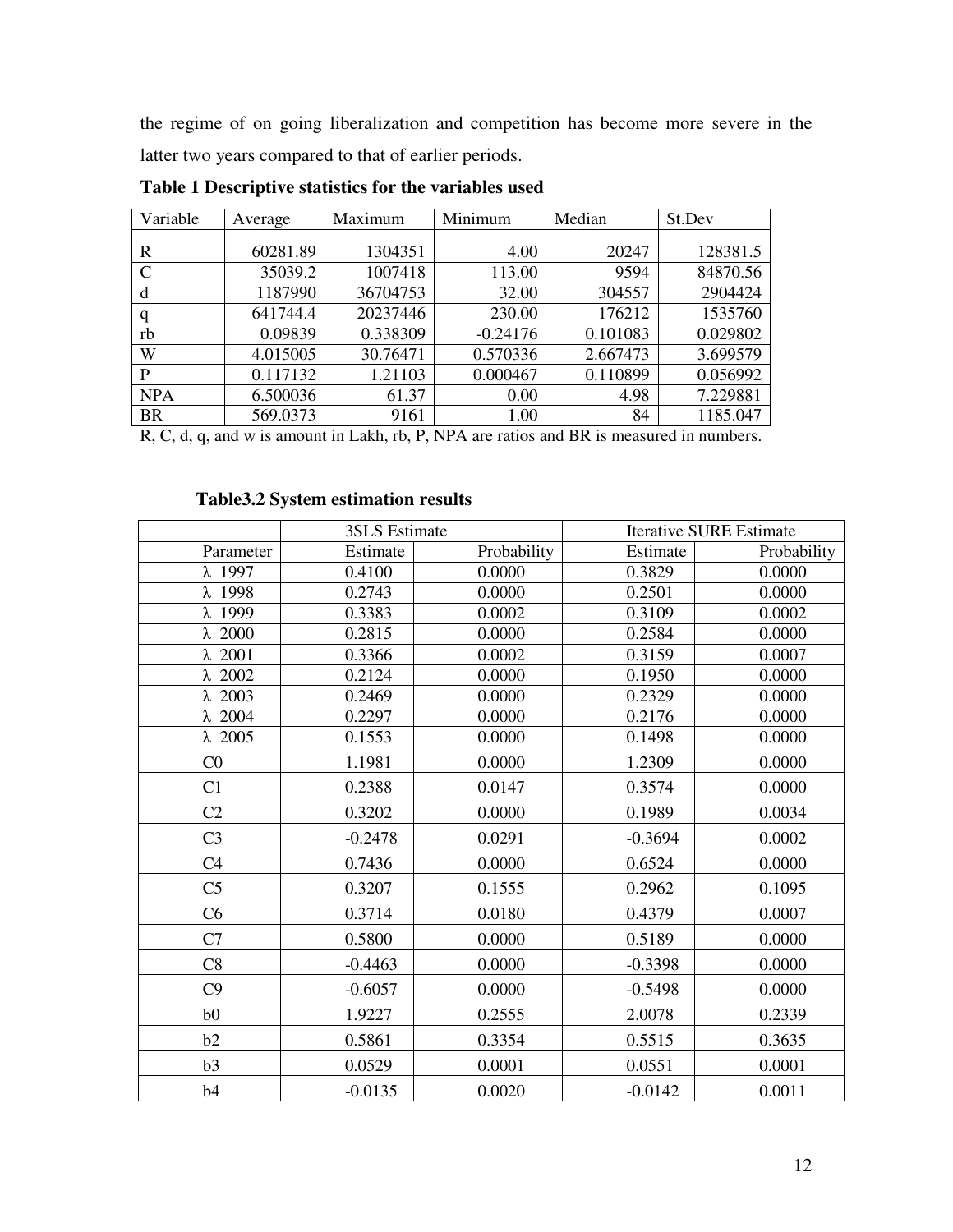| η 1997                   | 1.1695 | 0.0141 | 1.1926 | 0.0158 |
|--------------------------|--------|--------|--------|--------|
| n 1998-99                | 1.1696 | 0.9816 | 1.1931 | 0.9186 |
| η 2000-01                | 1.1736 | 0.6193 | 1.1976 | 0.5564 |
| η 2002-03                | 1.1822 | 0.2478 | 1.2069 | 0.2085 |
| n 2004-05                | 1.1752 | 0.6963 | 1.2000 | 0.6179 |
| <b>Adjusted-R Square</b> |        |        |        |        |
| for(7)                   | 0.9435 |        | 0.9454 |        |
| for(8)                   | 0.5379 |        | 0.5312 |        |
| for(9)                   | 0.2905 |        | 0.2971 |        |

## **Table: 3.3 Test of Market Structure**

|                | Perfect     |          | Cournot     |
|----------------|-------------|----------|-------------|
| Parameter      | Competition | Monopoly | Equilibrium |
| $\lambda$ 1997 | Rejected    | Rejected | Rejected    |
| $\lambda$ 1998 | Rejected    | Rejected | Rejected    |
| $\lambda$ 1999 | Rejected    | Rejected | Rejected    |
| $\lambda$ 2000 | Rejected    | Rejected | Rejected    |
| $\lambda$ 2001 | Rejected    | Rejected | Rejected    |
| $\lambda$ 2002 | Rejected    | Rejected | Rejected    |
| $\lambda$ 2003 | Rejected    | Rejected | Rejected    |
| $\lambda$ 2004 | Rejected    | Rejected | Rejected    |
| $\lambda$ 2005 | Rejected    | Rejected | Rejected    |

Rejected at 1% level of significance



**Figure1: HI**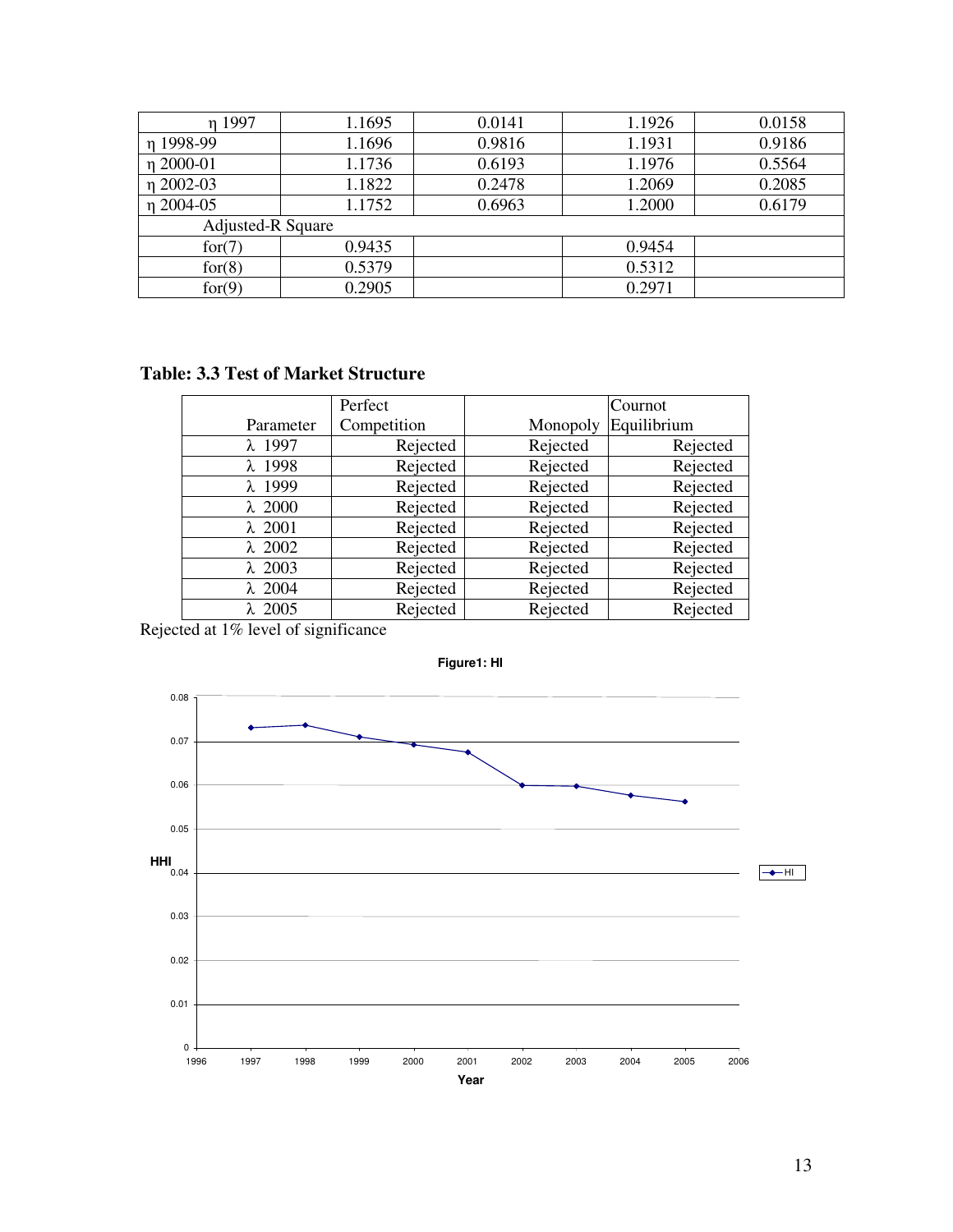**Figure .2 Market Power**

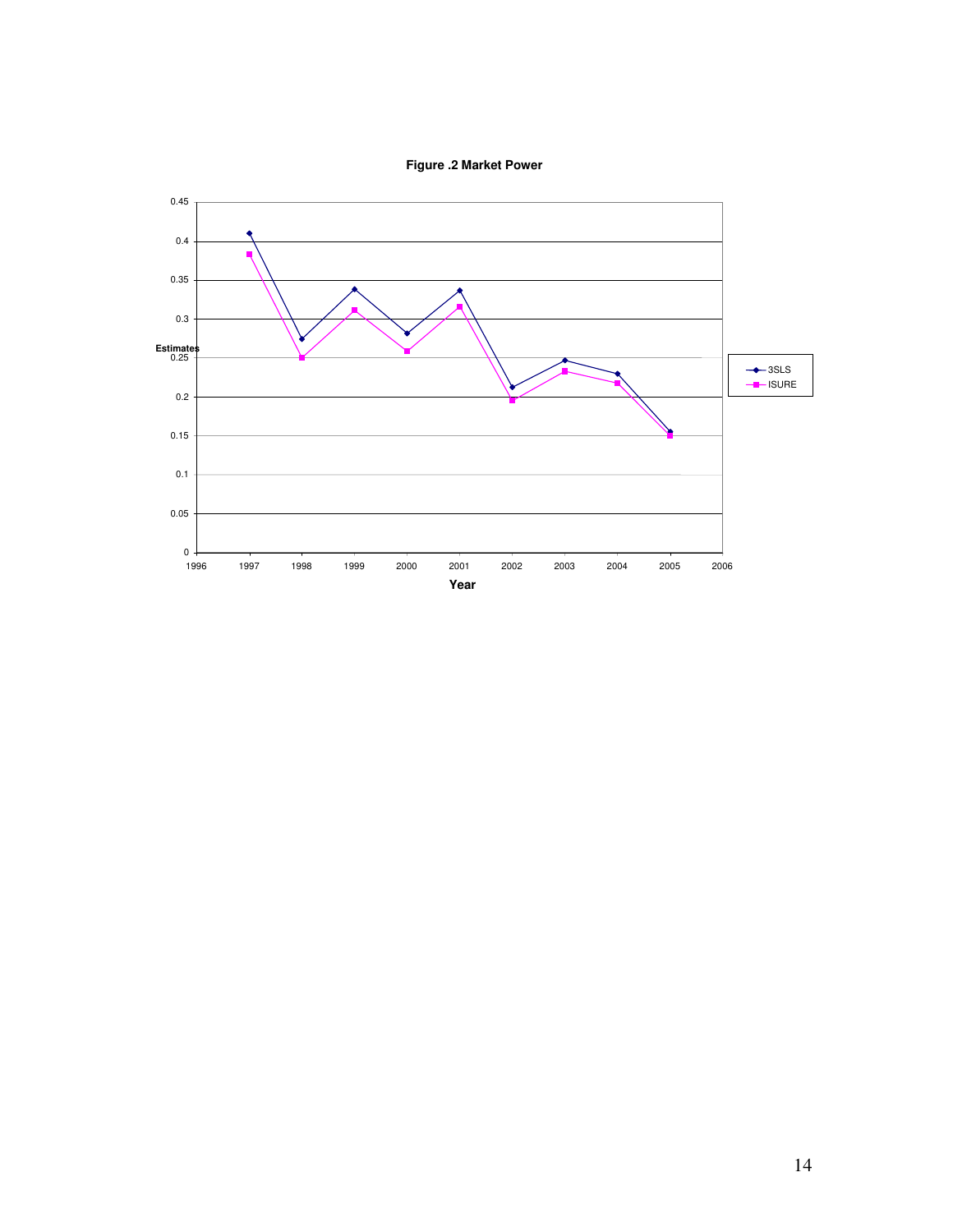### **References**

Berger,A.N., Hannan, T.H.,1989.The price-concentration relationship in banking. Review of Economics and Statistics 71, 291-299.

Berger,A.N., Hannan, T.H.,1997.Using measures of firm efficiency to distinguish among alternative explanations of the structure-performance relationship. Managerial Finance 23, 6-31.

Bresnahan. T.F.,l982. The oligopoly solution concept is identified, Economics Letters 10, 87-92.

English, M.Hayes,K., 1991.A simple test of market power. Working paper, Southern Methodist University, Dallas, TX.

Hancock,D., 1986. A model of financial firm with imperfect asset and deposit elasticities. Journal of Banking and Finance 10, 37-54.

Hannan, T.H., 1991.Bank commercial loan markets and the role of market structure: Evidence from surveys of commercial lending. Journal of Banking and Finance 15, 133- 149.

Hannan, T.H., Berger, A.N., 1991. The rigidity of prices: Evidence from the banking industry. American Economic Review 81, 938-945.

Hannan,T.H.,Liang,J.N.,1993. Inferring market power from time-series data: The case of banking firm. International Journal of Industrial Organization 11,205-218.

Jackson, W. E. III, 1997. Market structure and speed of price adjustments: Evidence of non-monotonicity. Review of Industrial Organization 12, 37-57.

Klein, M.,1971. A theory of banking firm.Journal of Money, Credit, and Banking 7, 205- 218.

Lau, L.J.1982 On identifying the degree of competitiveness from industry price and output data.Economics Letters 10, 93—99.

Neumark,D., Sharpe,S.A, 1992.Market structure and the nature of price rigidity: Evidence from the market of consumer deposits. Quarterly Journal of Economics 107, 657-680.

Panzar, J.C., Rosse, J.N. 1987. Testing for monopoly equilibrium. Journal of Industrial Economics 35, 443-456.